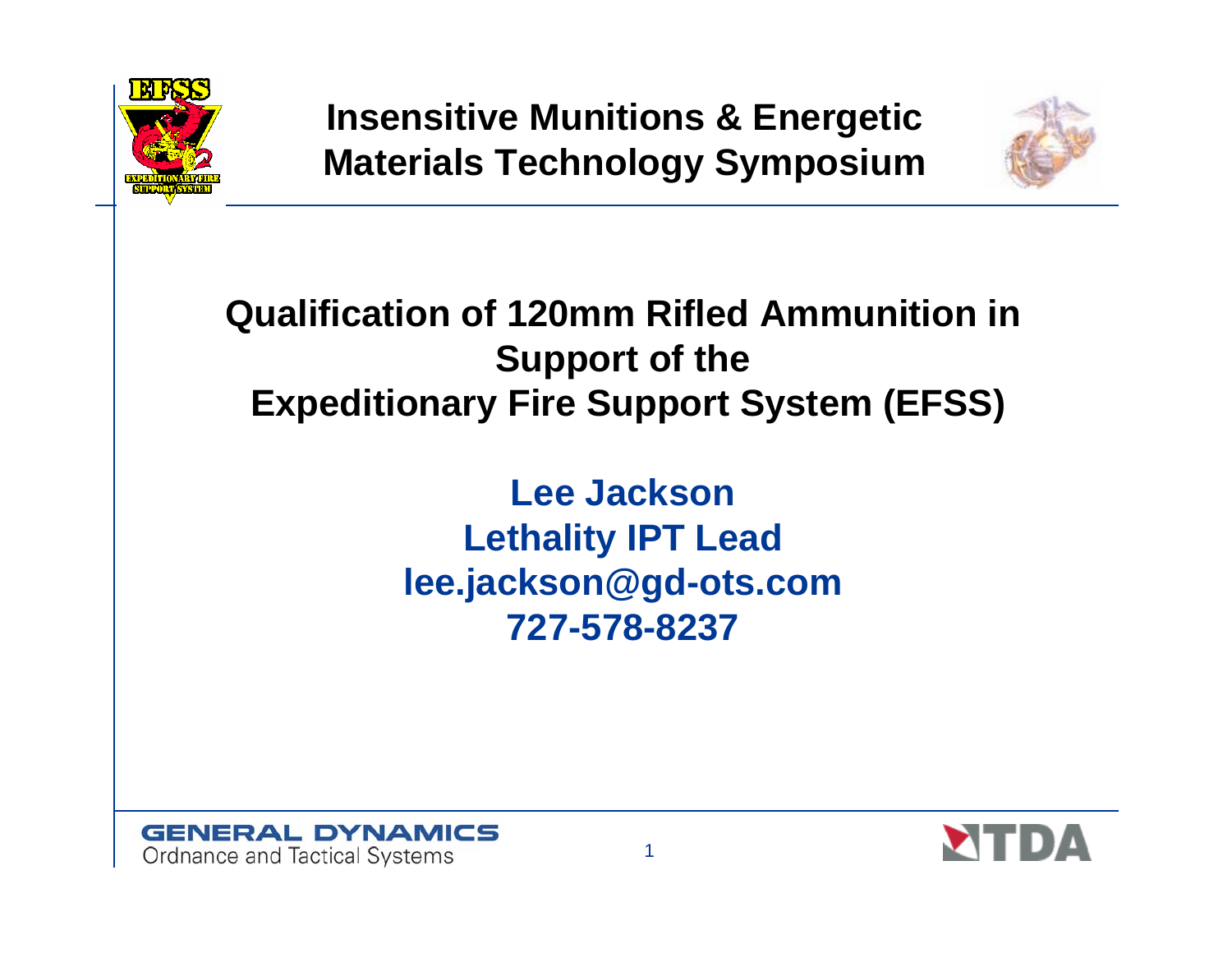#### **EFSS Program Overview**



Expeditionary Fire Support System is a U.S. Marine requirement for a weapon system that must be:

- $\bullet$ Internally transportable in MV-22 Osprey
- $\bullet$ Max range 8 km
- $\bullet$ Close supporting
- $\bullet$ Accurate
- $\bullet$ Immediate Response
- $\bullet$ Lethal indirect fire





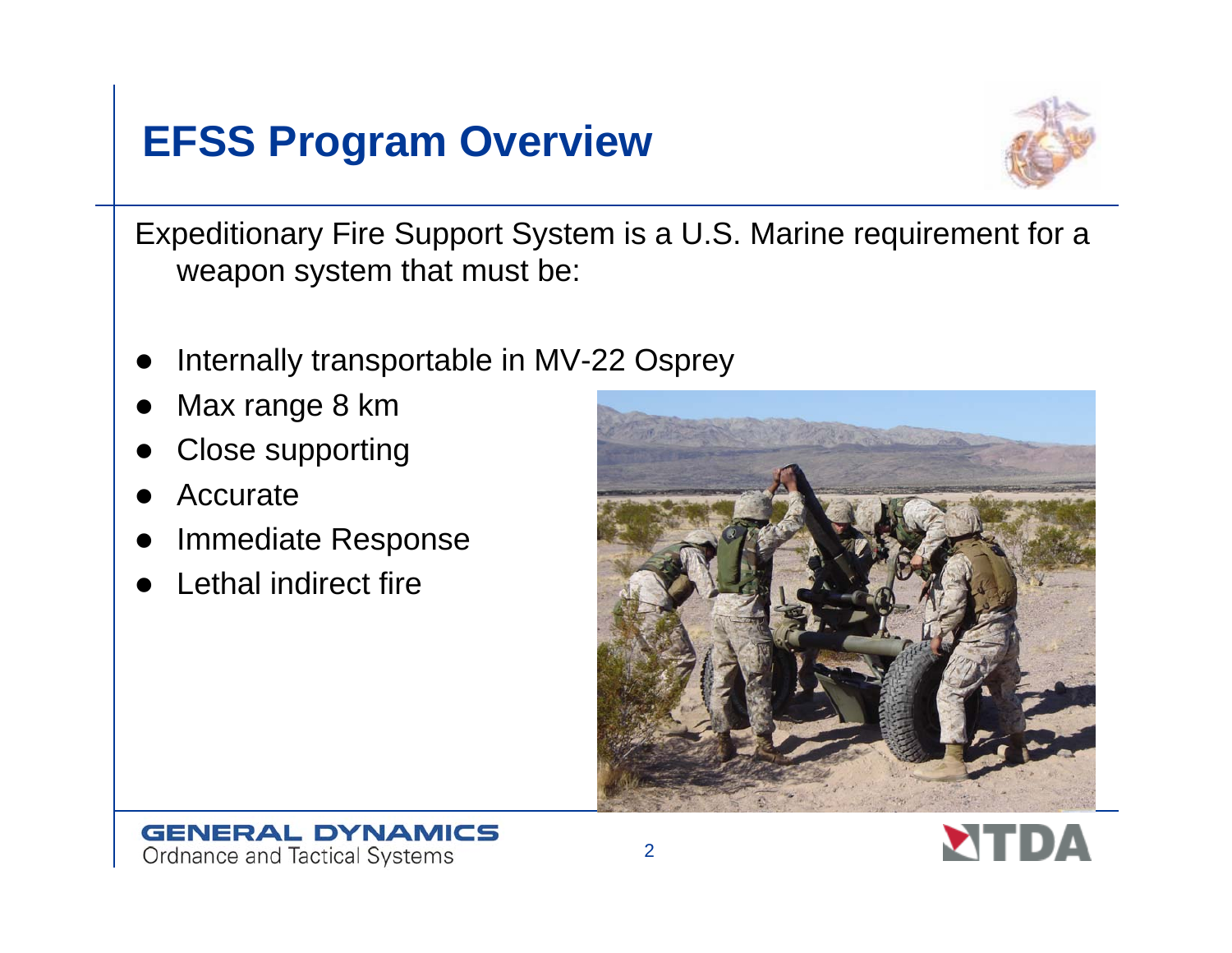#### **EFSS System Description**

An EFSS system consists of:

- $\bullet$ Two Prime Movers
- $\bullet$ Ammunition Trailer
- $\bullet$ 120mm Rifled Mortar
- $\bullet$ Full Suite of 120mm Rifled Ammunition





**GENERAL DYNAMICS** 

Ordnance and Tactical Systems





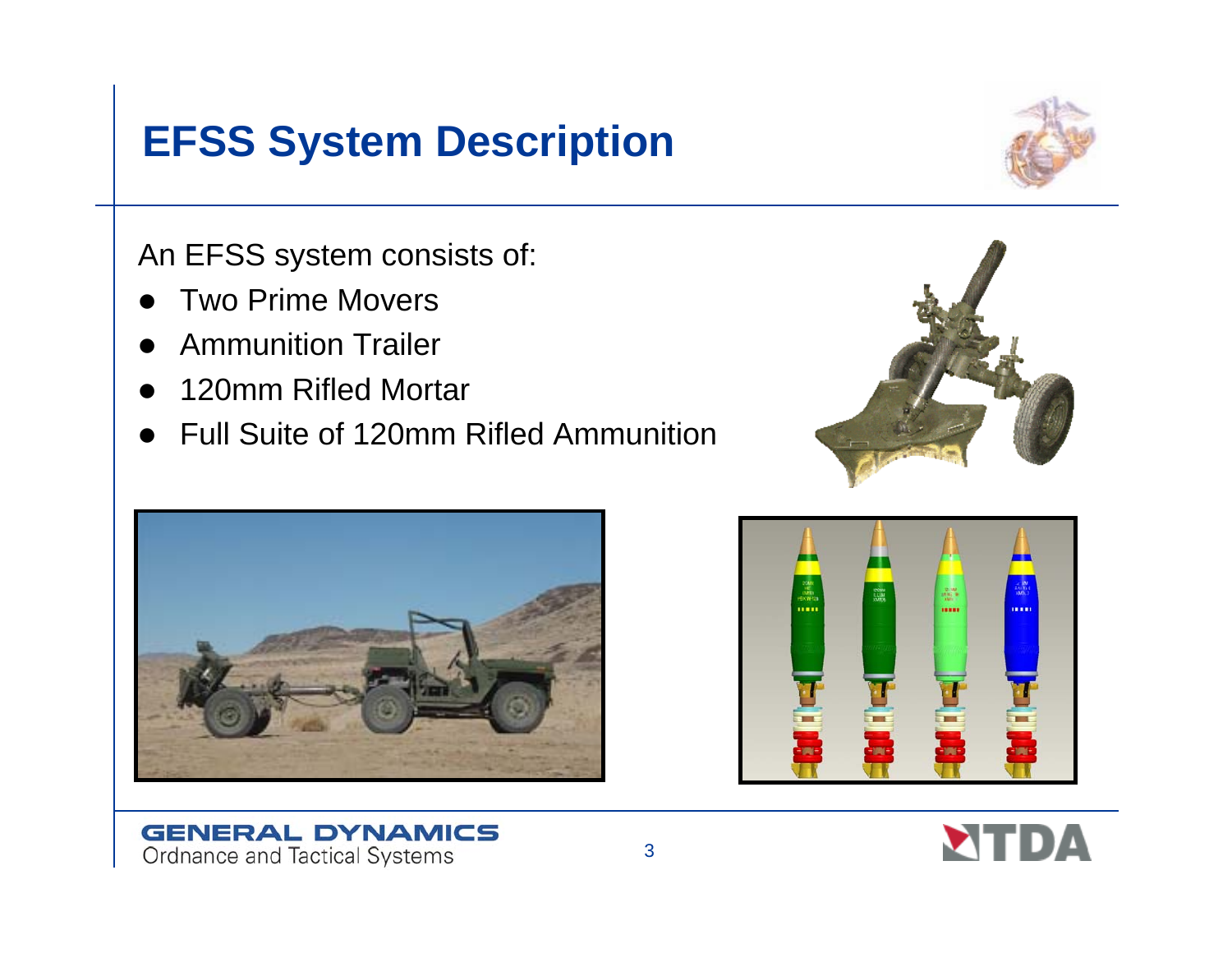

TDA Basic 120mm Rifled Mortar and Ammunition

- $\bullet$ Developed in the early 1970s
- In service with 24 countries, including 4 NATO army's and Japan.
- Over 500,000 rounds fired
- Rifled barrel provides a spin stabilized projectile.
- $\bullet$ Maximum range of standard rifled ammunition is 8km
- $\bullet$  GD-OTS teamed with TDA to bring rifled mortar capability to EFSS platform



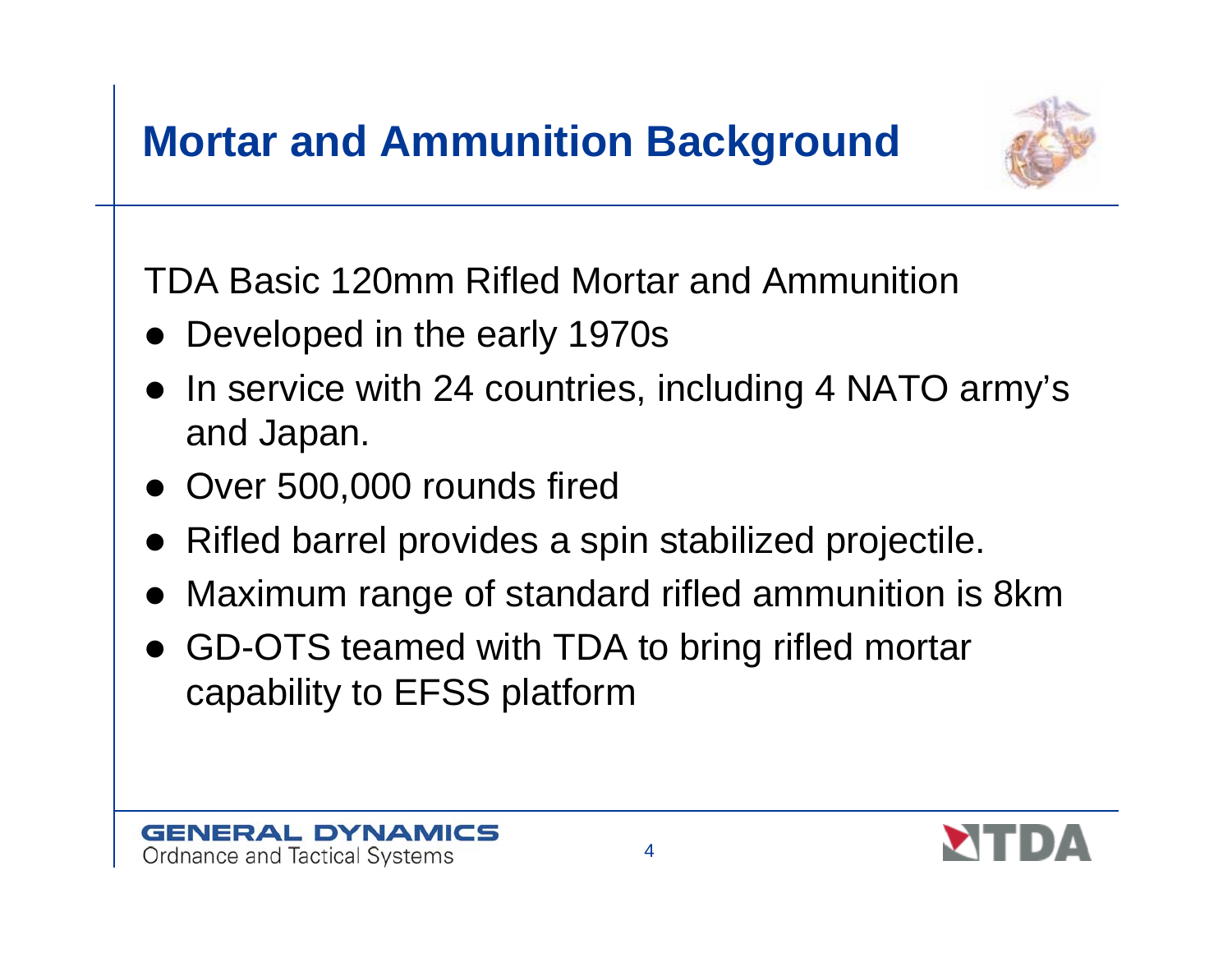## **Standard 120mm Rifled Ammunition**



- $\bullet$ High Explosive  $(HE) - 4.2$  kg of TNT
- $\bullet$  Practice – 0.5 kg of black powder for spotting
- O Illumination – 1.9 kg flare

Ordnance and Tactical Systems

 $\bullet$  Obscurant/Incendiary (Smoke) – 2.8 kg of White Phosphorous

All four types of ammunition share the same Tail Charge Assembly

5





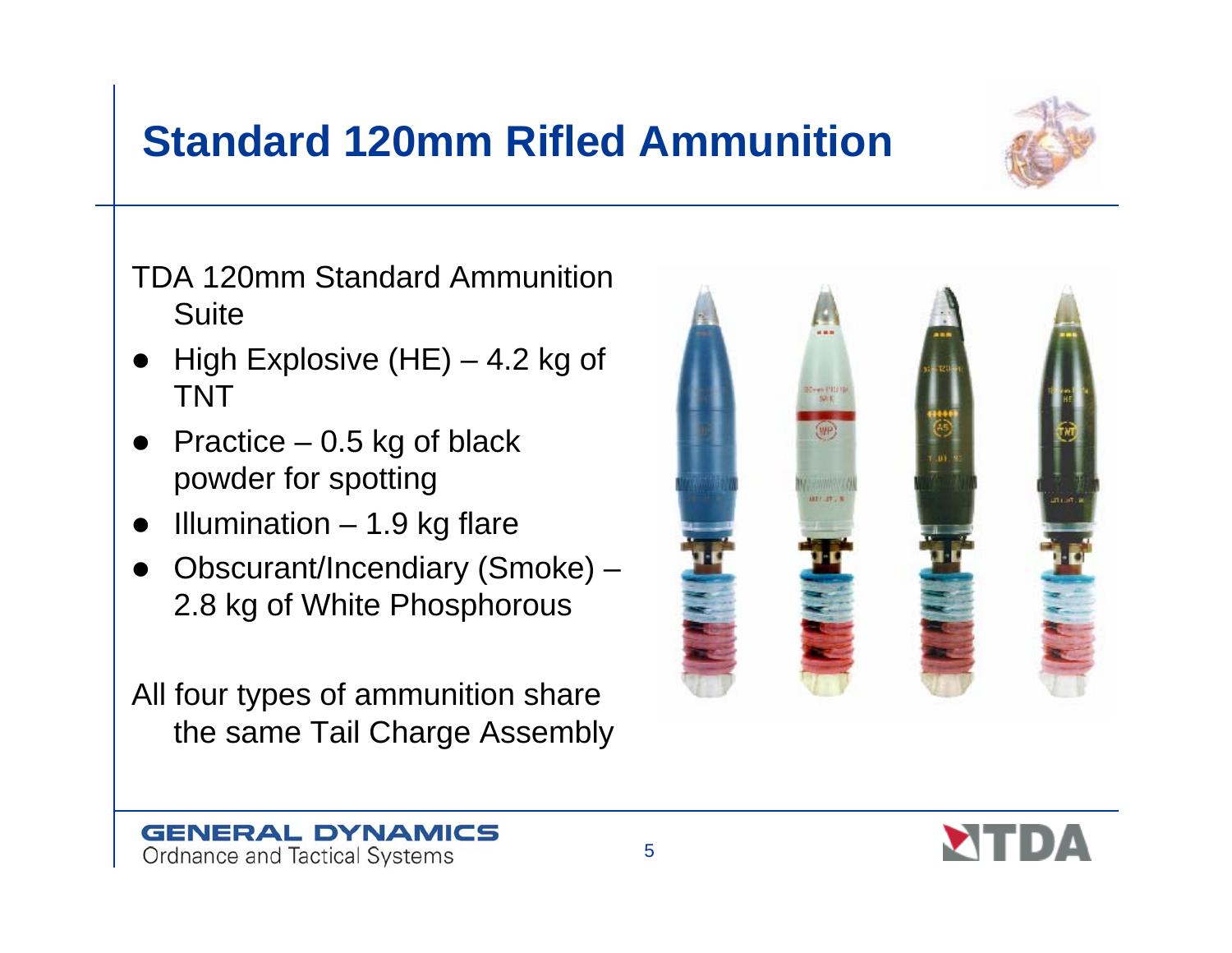# **120mm Rifled Ammunition for USMC**



Key elements identified to ensure better Insensitive Munitions Characteristics for EFSS ammunition

- $\bullet$  Replace sensitive energetic materials with Navy approved IM equivalents
- Provide a venting path to release pressure within the projectiles and containers
- Equip with Navy approved IM fuzes
- Package containers with supporting materials that separates and falls away for the round with extreme heat.



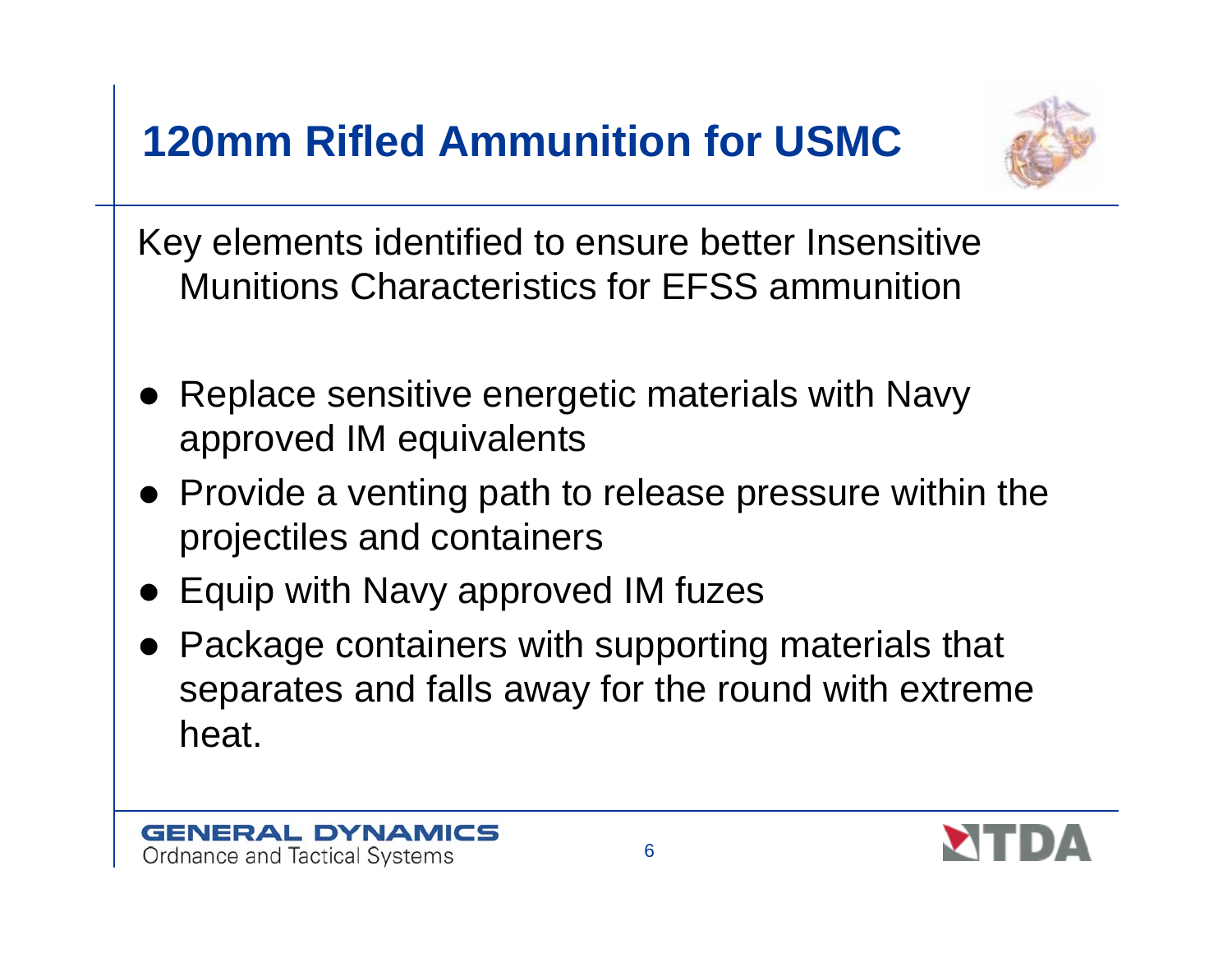# **EFSS HE Ammunition Upgrade**



Modifications to HE Projectile

- $\bullet$  Replace TNT fill with PBXW-128 (HMX based)
- $\bullet$  Equip with an M767A1 fuze utilizing a PBXN-5 booster
- $\bullet$  Add a fuze venting liner between the projectile body and the fuze

Design Constraint

 $\bullet$ Maintain equivalent lethality

**GENERAL DYNAMICS** 

Ordnance and Tactical Systems

 $\bullet$ Similar ballistics



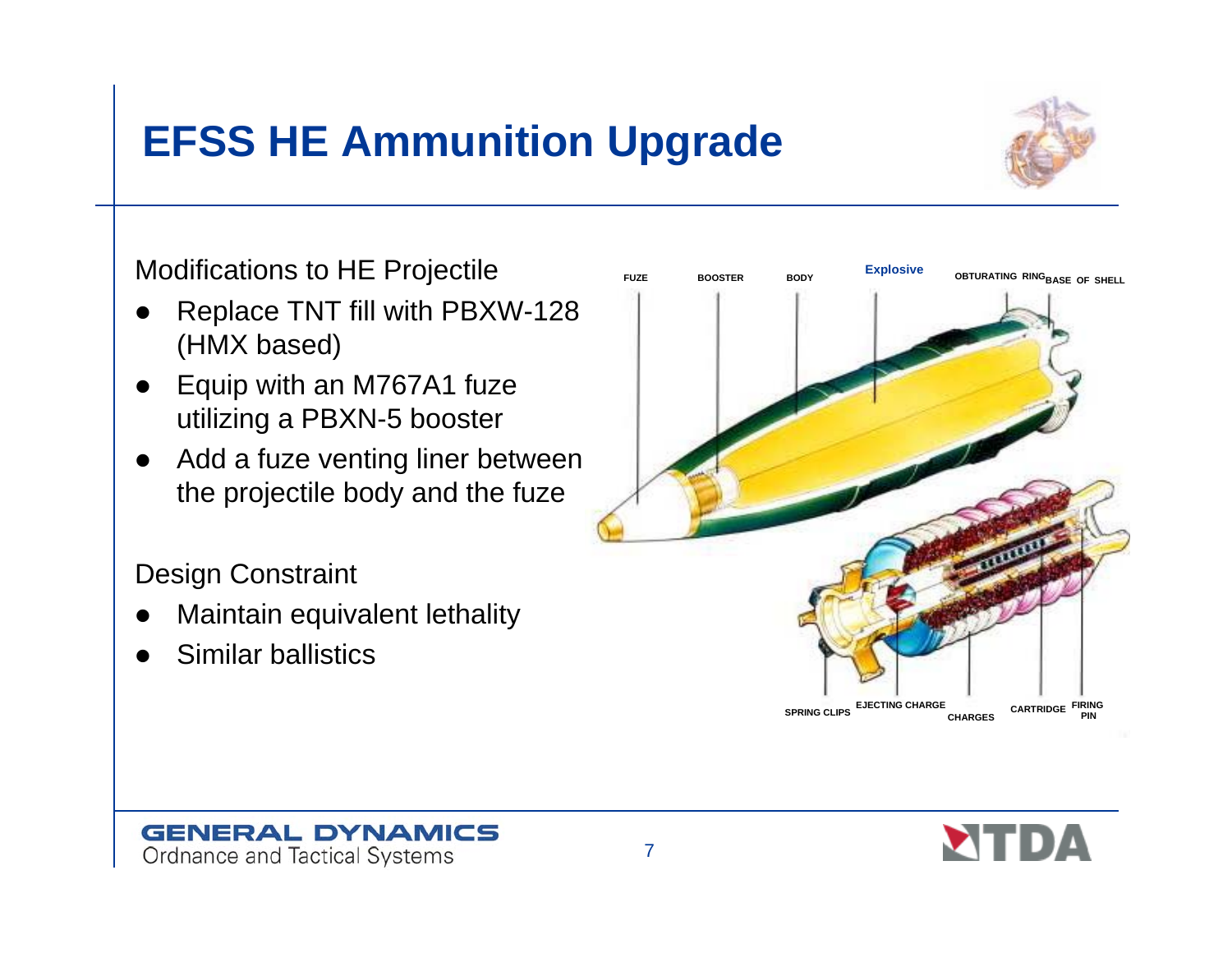# **EFSS Practice Ammunition Upgrade**



- $\bullet$  Equip with an M767A1 fuze utilizing a PBXN-5 booster
- $\bullet$  Add a fuze venting liner between the projectile body and the fuze

Design Constraint

- $\bullet$ Maintain spotting ability
- $\bullet$ Same ballistic to EFSS HE

**GENERAL DYNAMICS** 

Ordnance and Tactical Systems



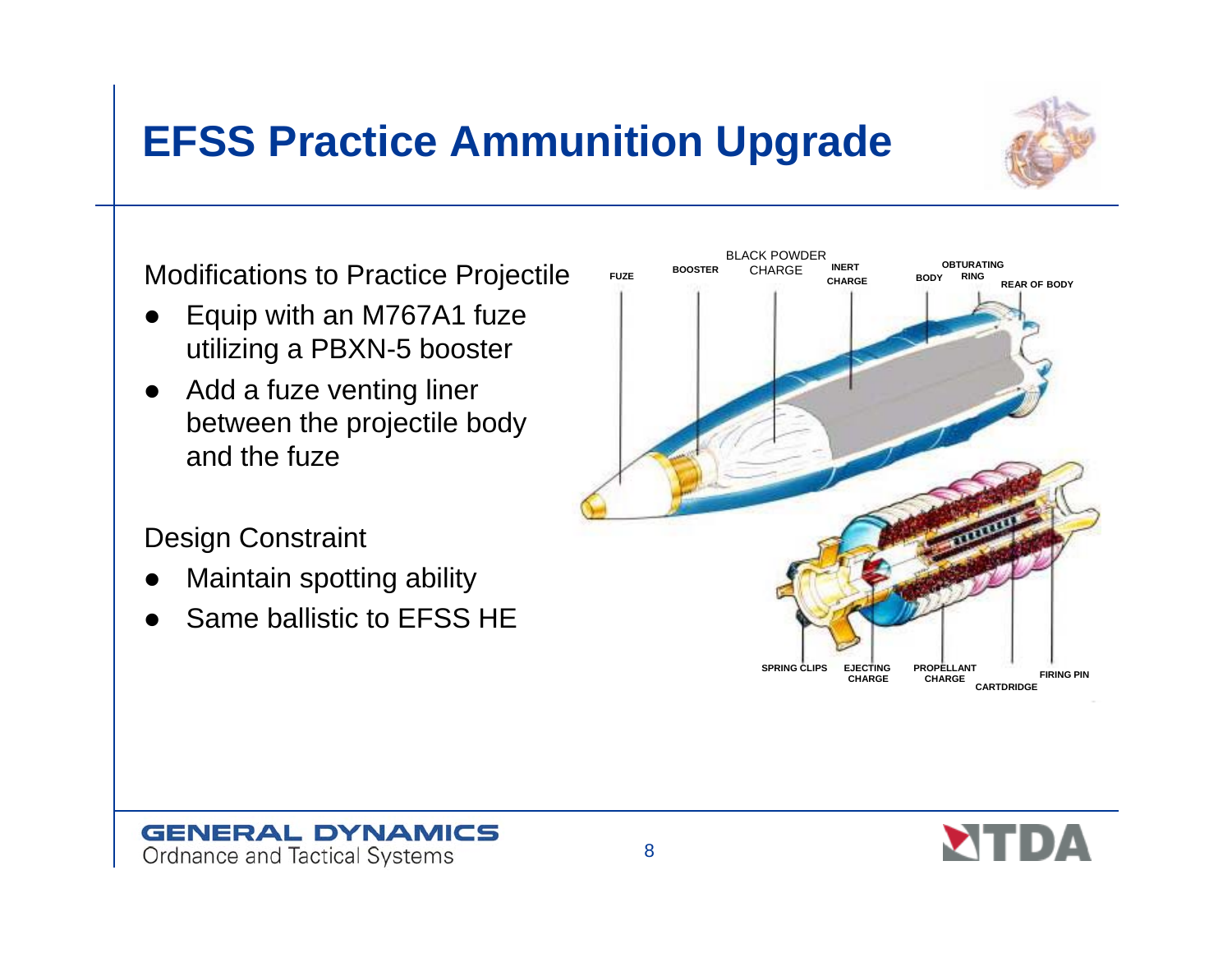# **EFSS Smoke Ammunition Upgrade**



Modifications to Smoke Projectile

- $\bullet$  Equip with an M767A1 fuze utilizing a PBXN-5 booster
- $\bullet$  Replace Comp B igniter with PBXN-9

#### Design Constraint

- $\bullet$ Maintain obscurant ability
- $\bullet$ Similar ballistics





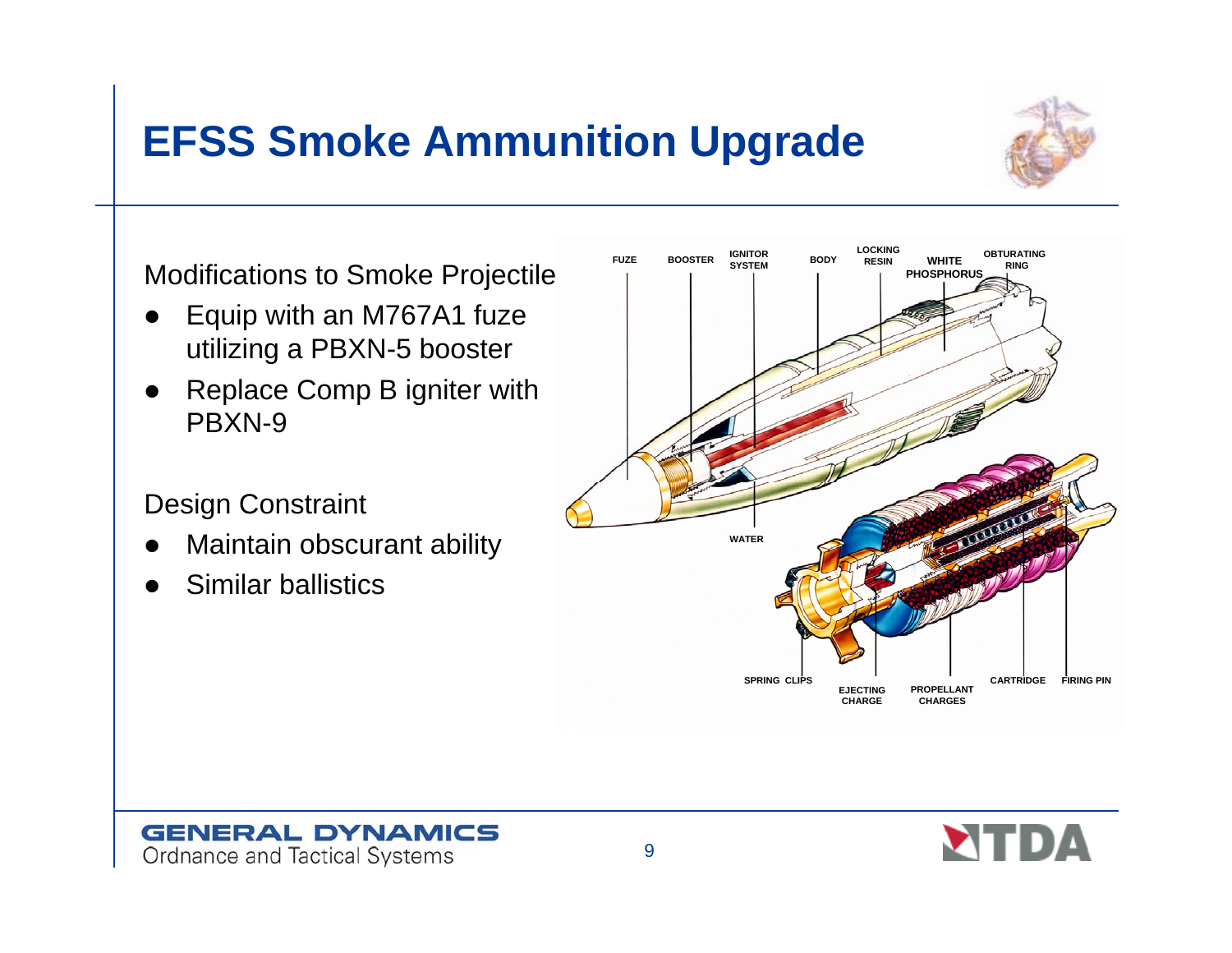## **EFSS Container Assembly Upgrade**



- PA117 Vented Container Assembly for HE, Practice, and Illumination rounds
- $\bullet$ Blow out panels allow pressure release
- $\bullet$ Foam packaging separates and returns to resin form when heated
- $\bullet$  Fuze has room to completely detach from projectile with heat and pressure





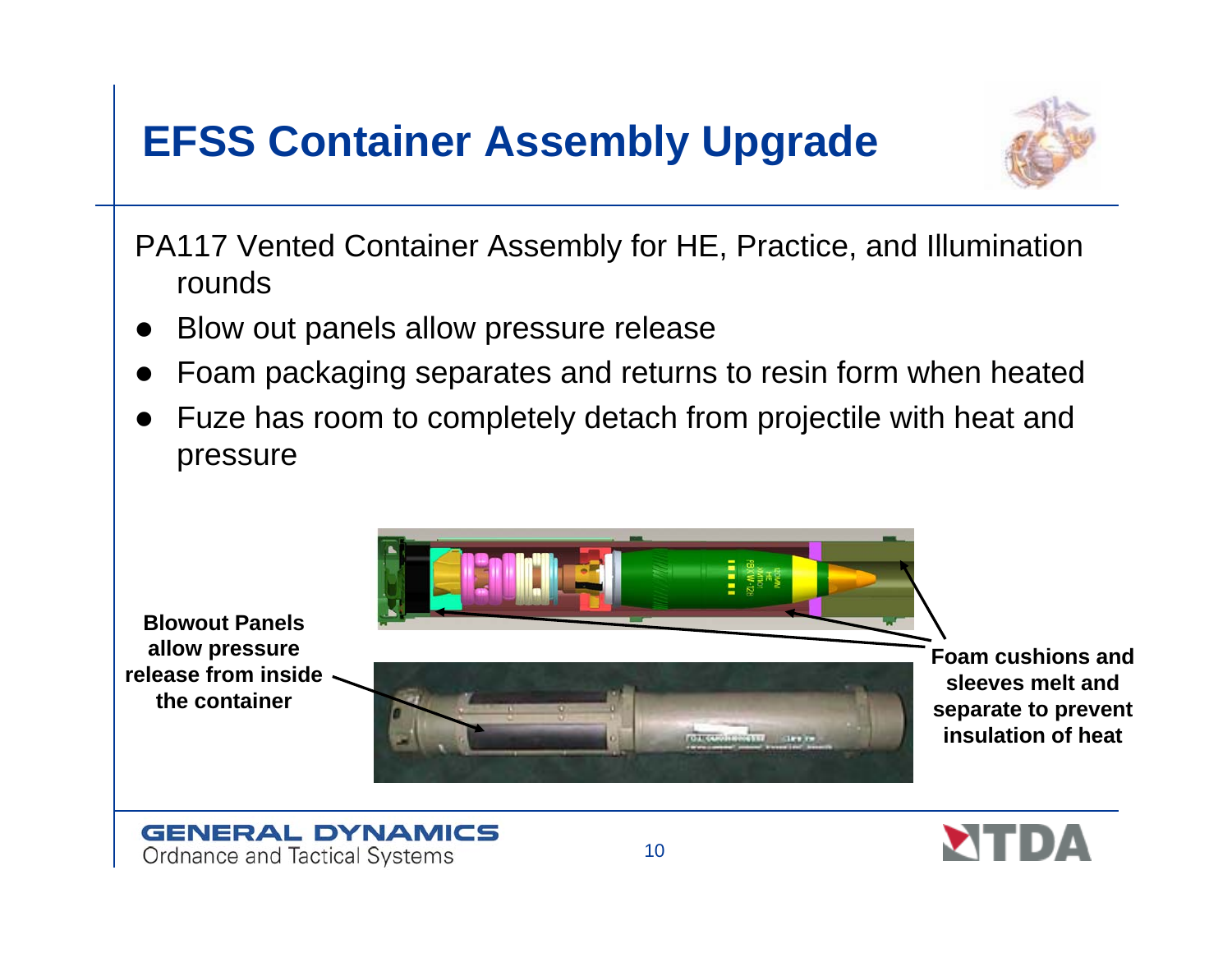## **EFSS Container Assembly Upgrade**



PA103A2 Container Assembly for Smoke only

Ordnance and Tactical Systems

- $\bullet$ Blow out panel allow pressure release from the bottom of the container
- $\bullet$ Foam packaging separates and returns to resin form when heated
- $\bullet$  Smoke projectiles are stored and transported vertically to prevent air gaps in the white phosphorous resulting in poor ballistic performance



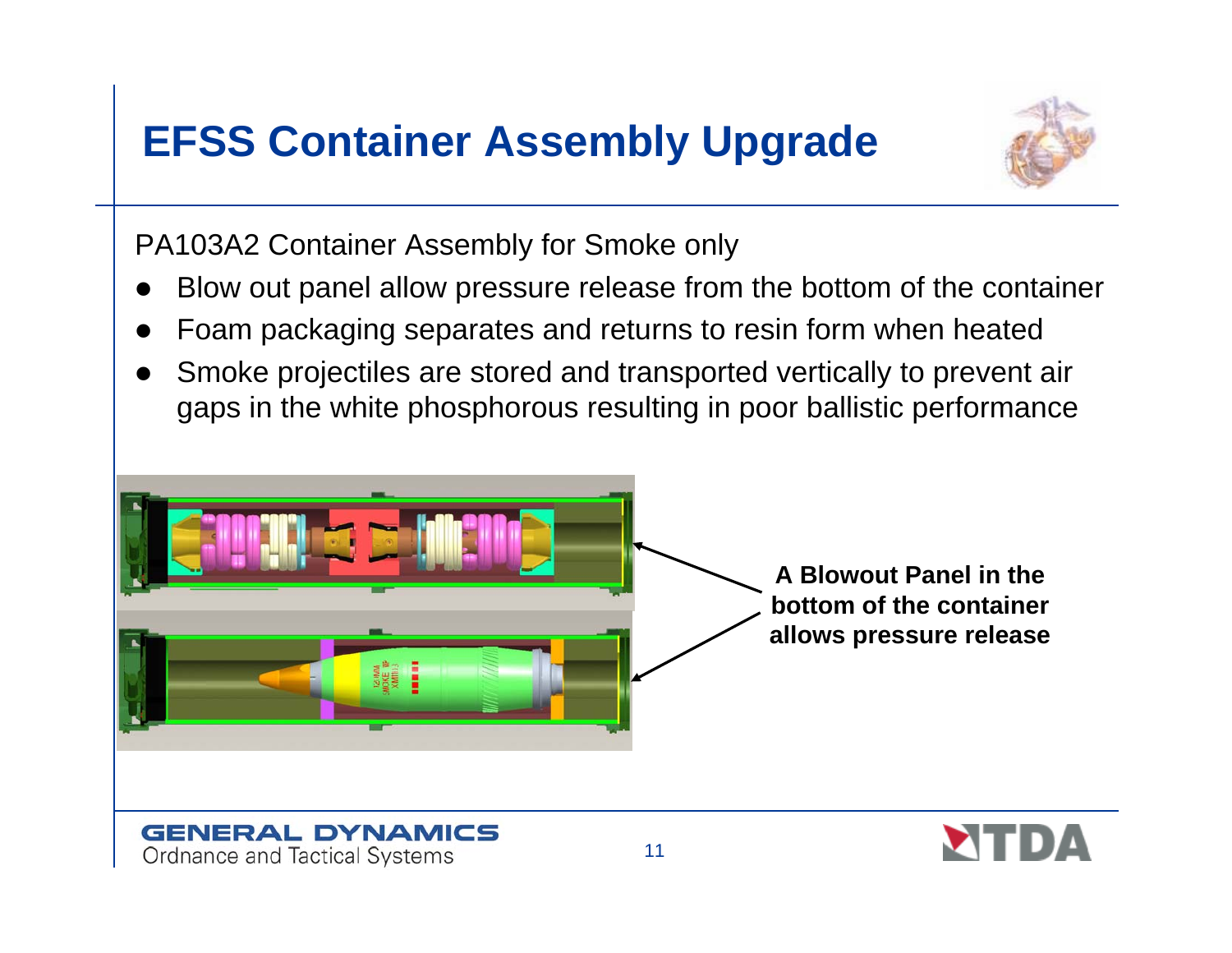

90 EFSS rounds of each type were subjected to USN qualification tests

- Environmental/Durability simulated typical stockpile to target sequence and is based on the methodology of MIL-STD-810F
- Insensitive Munitions/Hazard Classification followed the form outlined in MIL-STD-2105C and 8020.8C and is driven by the Threat Hazard Assessment.



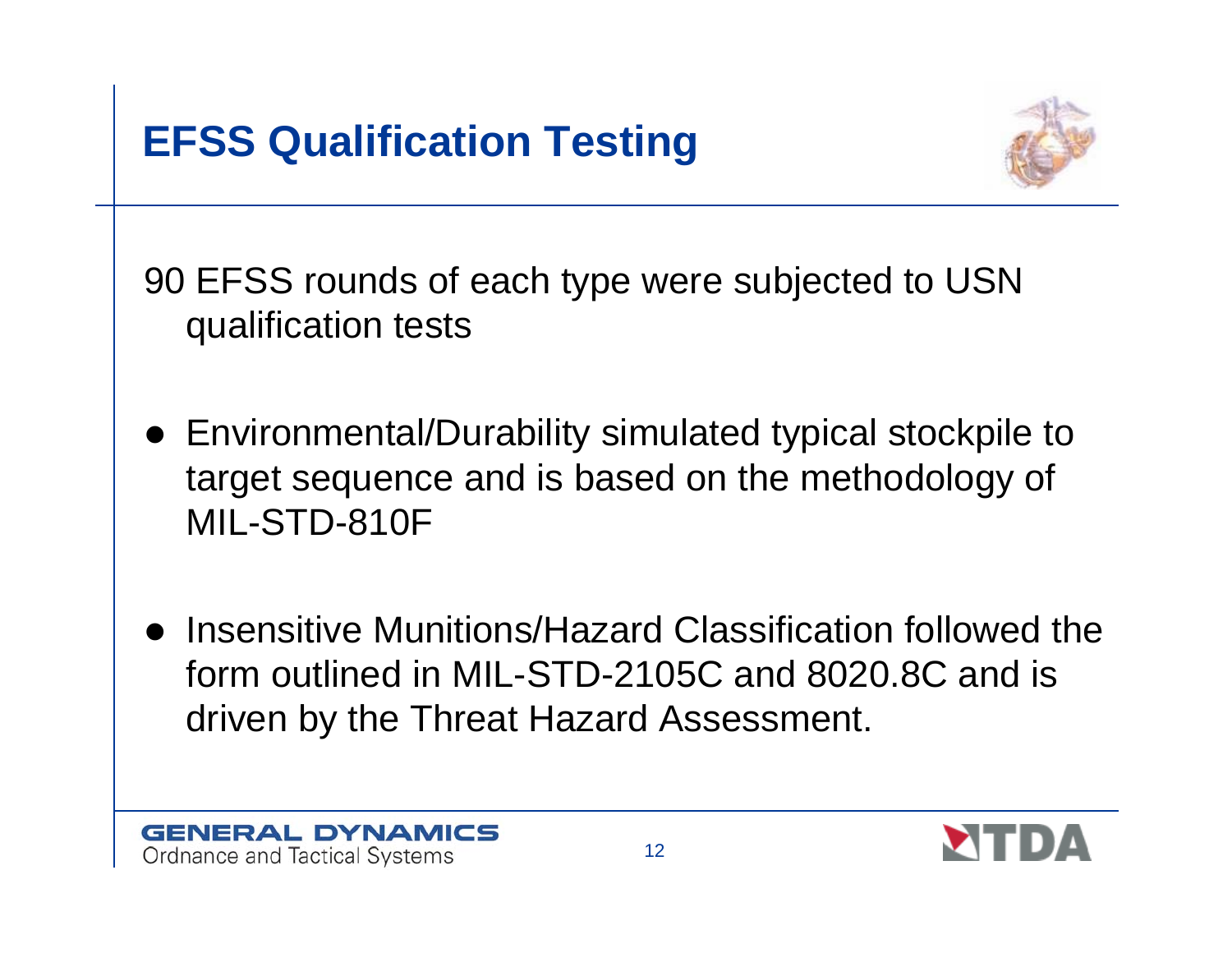## **EFSS Qualification Results**



|                                                                           | <b>Fast Cook</b><br>Off | <b>Slow Cook</b><br>Off | <b>Bullet Impact</b>    | <b>Fragment</b><br><b>Impact</b> | <b>Sympathetic</b><br><b>Reaction</b> | <b>Shaped</b><br><b>Charge Jet</b><br><b>Impact</b> |
|---------------------------------------------------------------------------|-------------------------|-------------------------|-------------------------|----------------------------------|---------------------------------------|-----------------------------------------------------|
| <b>Practice</b>                                                           | IV                      | $\vee$                  | IV                      | Ш                                | Pass                                  | (III)                                               |
| <b>Illumination</b>                                                       | IV                      | $\sqrt{}$               | $\mathsf{IV}$           | $\mathbf{III}$                   | Pass                                  | (III)                                               |
| <b>HE</b>                                                                 | IV                      | $\vee$                  | $\overline{\mathsf{V}}$ | Ш                                | Pass                                  |                                                     |
| <b>Smoke</b><br><b>Round Tail</b><br><b>Charge</b>                        | (III)                   | IV                      | IV                      | $\mathbf{III}$                   | (Pass)                                | (III)                                               |
| <b>Smoke</b><br><b>Round</b><br><b>Projectile</b>                         | (III)                   | Ш                       | IV                      | $\mathbf{III}$                   | (Pass)                                | (III)                                               |
| <b>Smoke</b><br><b>Round/Tail</b><br><b>Charge</b><br><b>Mixed Pallet</b> | Ш                       | (III)                   | (IV)                    | (III)                            | Pass                                  | (III)                                               |

( ) Assessed Reaction Level

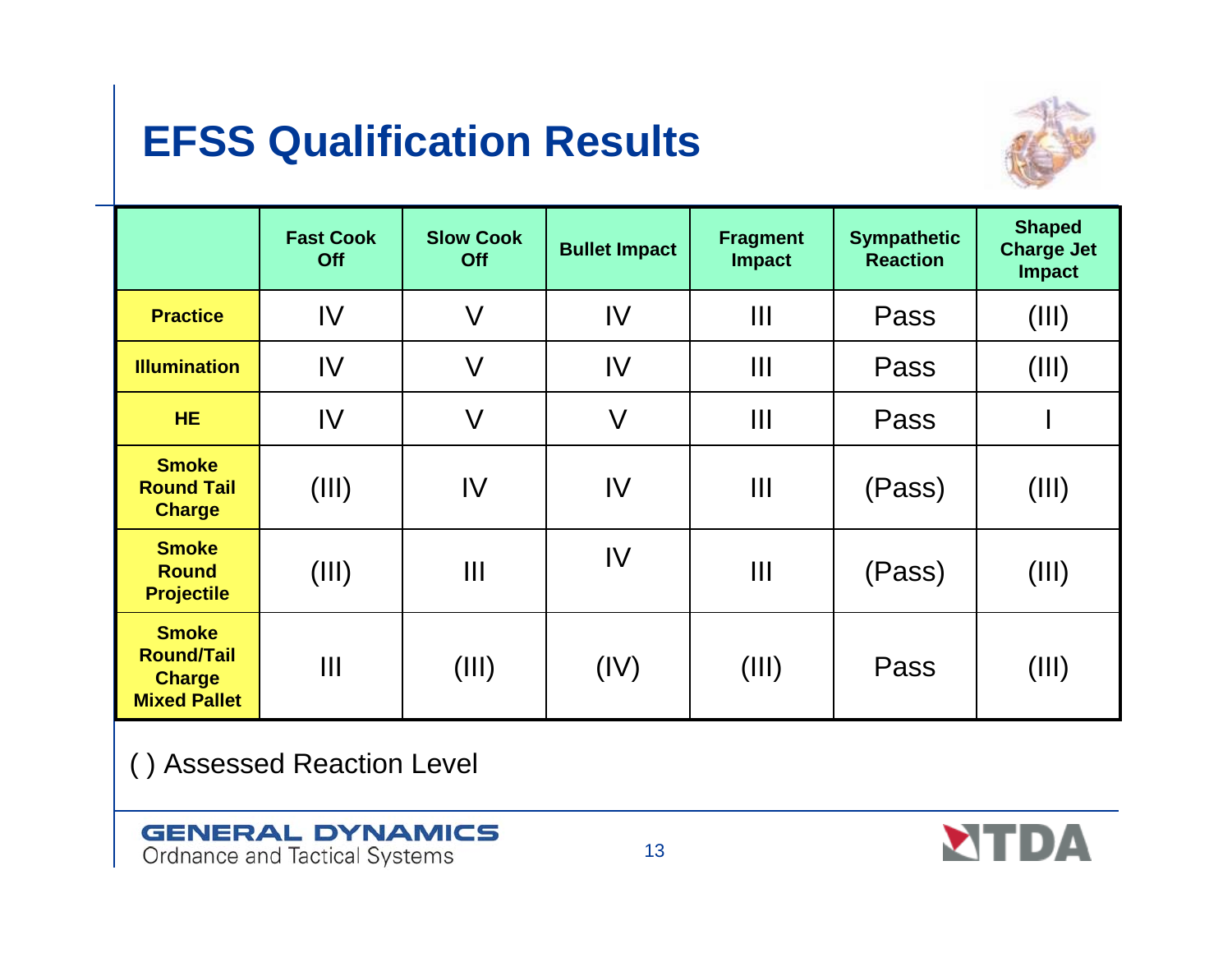## **EFSS Qualification Results**



HE Sympathetic Detonation

- $\bullet$  Initiation with CH6 booster failed to function the donor round
- $\bullet$ Illustrates IM characteristics of PBXW-128